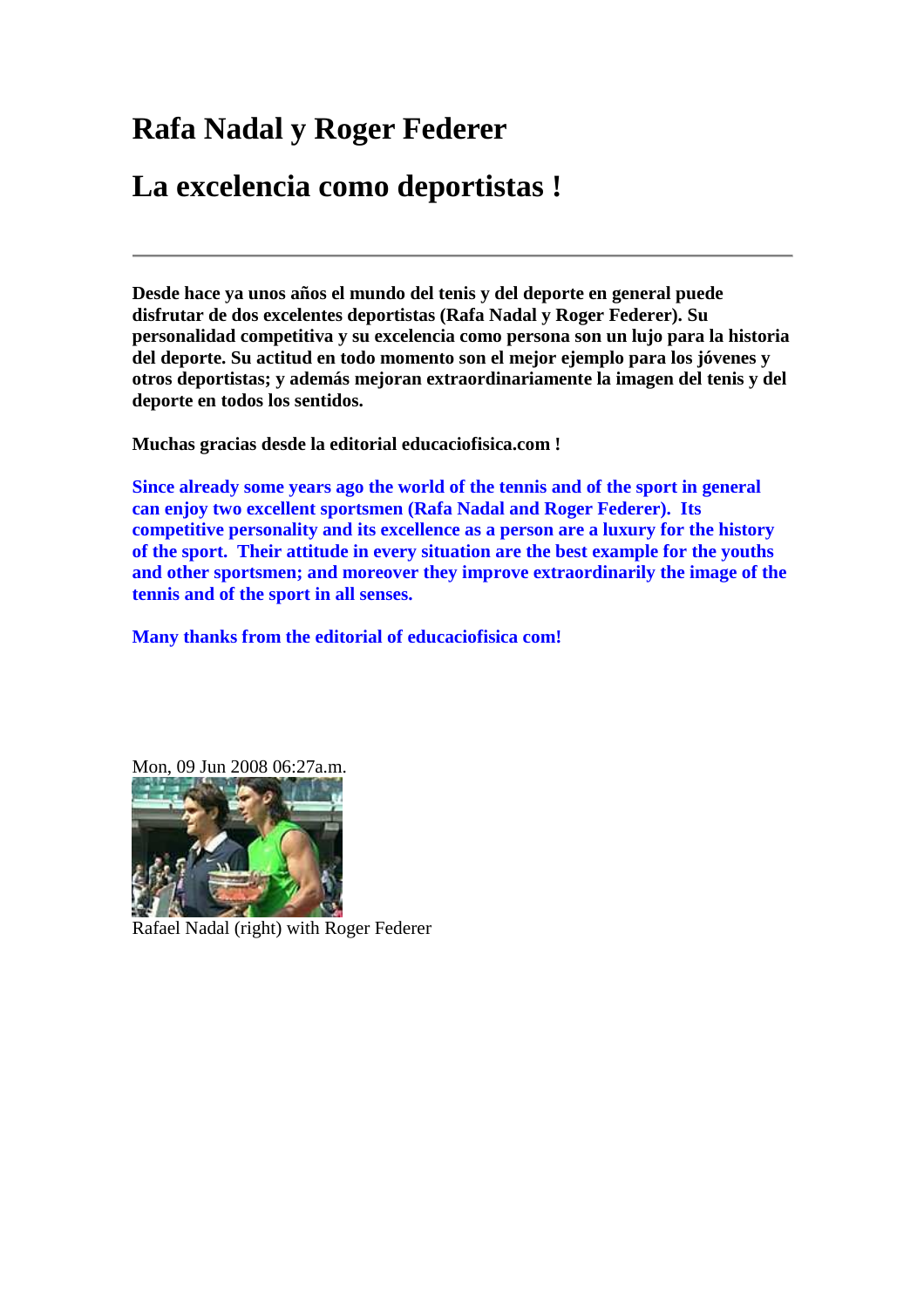## **Tennis: Nadal wins 4th consecutive French Open**

By the fourth game, Rafael Nadal had Roger Federer kicking the clay in frustration. By the second set, the normally stoic Federer was screaming at himself. The drubbing went on from there. Nadal won his fourth consecutive French Open title in a rout Sunday, again spoiling Federer's bid to complete a career Grand Slam.

Dominating the world's No. 1 player with astounding ease, Nadal swept six consecutive games early in the match and swept the final nine games to win 6-1, 6-3, 6-0.

It was Federer's worst loss in his 173 Grand Slam matches, and the most lopsided men's final at Roland Garros since 1977.

So thorough was the thumping that during the trophy ceremony, Nadal was moved to apologize.

"Roger, I'm sorry for the final," Nadal said.

It was merely another in a series of dominating victories by the Spaniard, who lost only 41 games in seven rounds.

"I've hoped I could have done better today than four games," Federer said. "But Rafael was very strong this year."

The No. 2-ranked Nadal became the second man to win four consecutive French Open titles. Bjorn Borg did it in 1978-81.

"Winning four times in a row is incredible," Nadal said. "The comparison with Borg is always very nice, especially because he's much better than me."

Nadal improved to 28-0 at Roland Garros, where he has won 83 of 90 sets. Only sixtime champion Borg won more French Open men's titles. And Nadal became the first man since Borg in 1980 to win the tournament without dropping set.

"He dominated the tournament like never before, like Bjorn," Federer said.

For the fourth consecutive year, Federer arrived in Paris seeking to become the sixth man to win all four major titles. Each time he has lost to Nadal — in the semifinals in 2005, and in the final each of the past three years.

Federer conceded the latest defeat shakes his belief he can win Roland Garros.

"After a loss like this you, don't want to play Rafa again tomorrow, that's for sure," Federer said.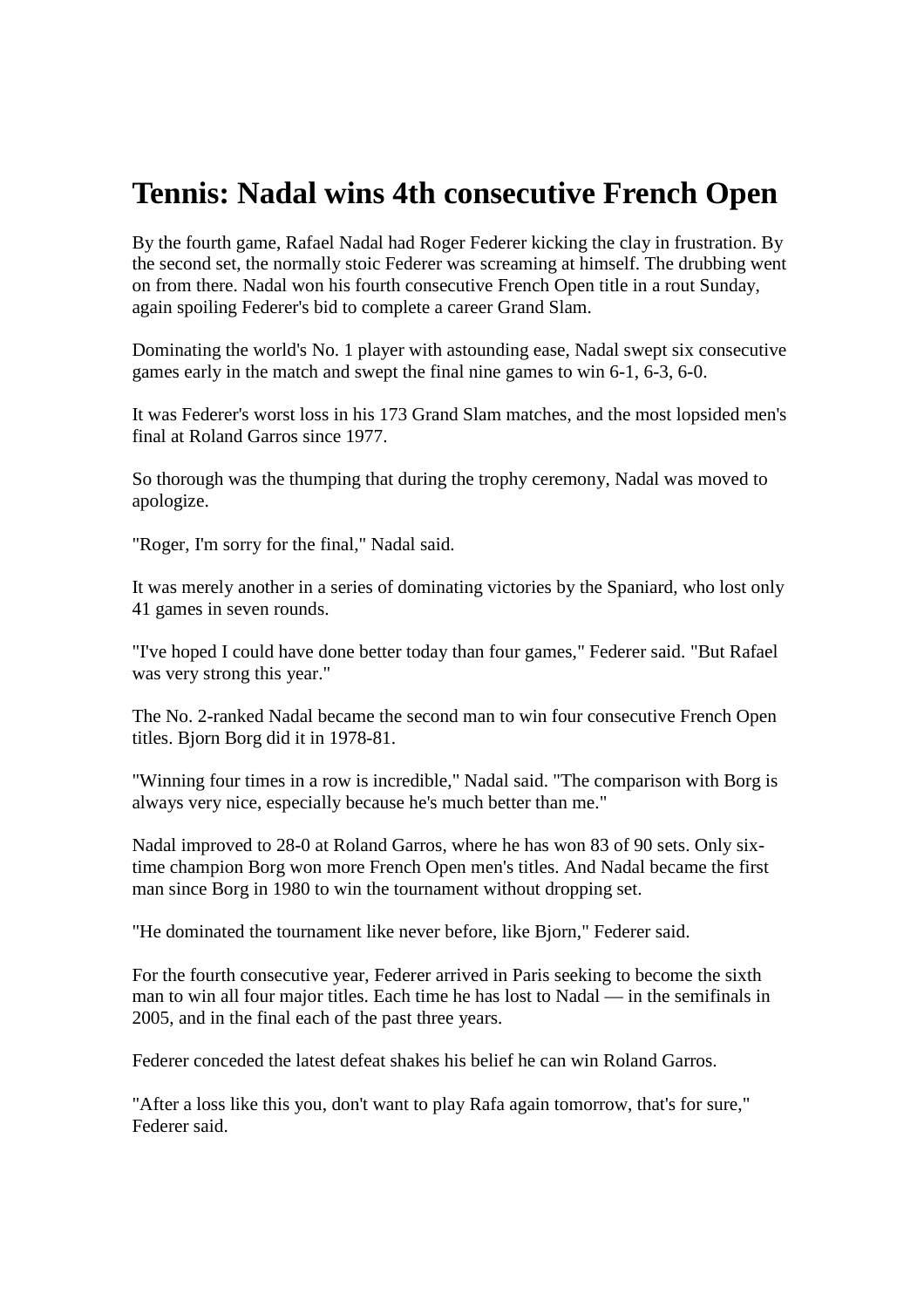"Roger's going to be back," Borg said, adding with a laugh, "and so will Rafa."

Borg watched from the front row as fans rooted in vain for a competitive contest, chanting "Ro-ger! Ro-ger!" between games. But Nadal earned their cheers, too. He won 24 of 27 points to take a 2-0 lead in the second set as a desperate Federer tried everything to reverse the tide.

But when Federer played serve-and-volley on a second serve, Nadal lunged to hit a lob into the corner for a winner. When Federer tried to chip and charge off a return, Nadal passed him with a backhand.

And when Federer settled for playing from the baseline, he had little chance. It's tough to hit shots where the relentless Nadal can't reach them, and Federer probably tried too hard, with uncharacteristic errors flying from his racket.

"When you really cannot play your game, and he can play exactly what he wants from the baseline, you end up with scores like this sometimes," Federer said. "He hardly made unforced errors, and when he's on the attack, he's lethal."

Federer faced a break point in 10 of his 11 service games, and he held only three times. Nadal was particularly ruthless returning second serves, and he won 19 of those 24 points.

Federer did gain a toehold in the second set when he won consecutive games for the only time for 2-all, but he lost serve again at 3-4. On break point he hit a deep volley that would win most rallies, but Nadal ripped it for a winner.

"When I was playing, I didn't believe the match," Nadal said. "I feel the match has to be closer. ... I played almost perfect."

For Federer, the worst came at the end — a 6-0 set loss. The last time that happened to him was on a slightly smaller stage: the first round in 1999 at Queen's against Byron Black.

On match point, Federer sailed a forehand long, and Nadal raised his arms in triumph. Nadal improved to 9-1 against Federer on clay, with the only loss coming in the 2007 Hamburg final.

Other statistics that underscore Nadal's dominance on the surface: He's 22-1 in claycourt finals, and 41-0 in best-of-five matches on clay.

And he seems to be getting better.

"He was really on fire today," Federer said. "It's the strongest Rafa that I've ever seen."

Federer fell to 12-3 in major finals, with all of the losses to Nadal. They've met six times in Grand Slam events, and Nadal leads 4-2.